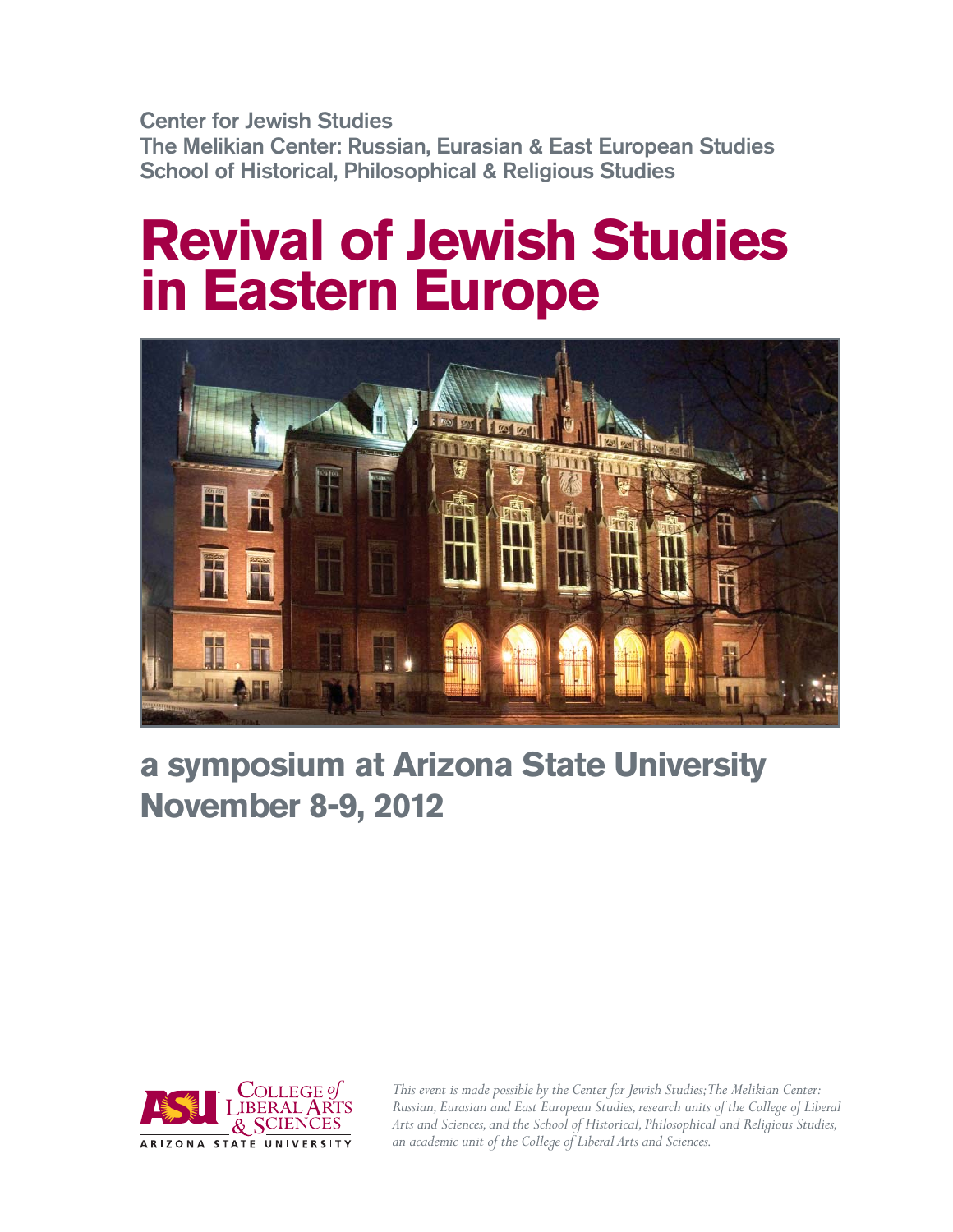### **program**

#### **pre-symposium activities Thursday, November 8, 2012 various locations**

- 9:30-10:30 **tour of Arizona State University Tempe campus** meet in Twin Palms Hotel lobby | Southwest corner of Apache Drive & Normal Avenue, Tempe 10:30-11:30 **meeting Professor Edward Dabrowa and Dr. Edyta Gawron with Professor Hava Tirosh-Samuelson** Center for Jewish Studies Office | Lattie F. Coor Hall, 4465 11:30-12:30 **meeting Professor Edward Dabrowa and Dr. Edyta Gawron with Professor Stephen Batalden** The Melikian Center | Lattie F. Coor Hall, 4451
- 13:00-14:00 **welcome & lunch** (speakers & invited guests) Lattie F. Coor Hall, 4411

#### **session 1 Thursday, November 8, 2012 Lattie F. Coor Hall , 4403**

14:00-17:15 **session 1 | In the Past: Jewish Studies in Prewar Eastern Europe**  chair: Hava Tirosh-Samuelson | Arizona State University 14:00-15:00 **Simon Dubnov and His Place in Russian-Jewish Historiography** Brian Horowitz | Tulane University respondent: Stephen Batalden | Arizona State University 15:00-16:00 **Jewish Historiography in Prewar Poland** Natalia Aleksiun | Touro College respondent: Anna Cichopek-Gajraj | Arizona State University 16:00-16:15 **break** 16:15 -17:15 **Jewish Studies in Contemporary Ukraine**  Natan Meir | Portland State University respondent: Mark von Hagen | Arizona State University 17:15-17:45 **break** 17:45-18:45 **Introducing the "Jan Karski U.S. Campaign" Program** New York Consul General of Poland, Ewa Junczyk-Ziomecka **discussion | Current Polish-Jewish-American Collaboration in Reviving Jewish Culture and Jewish Studies in Poland** 19:00 **reception & dinner** (speakers & invited guests) University Club Bistro | 425 East University Drive, Tempe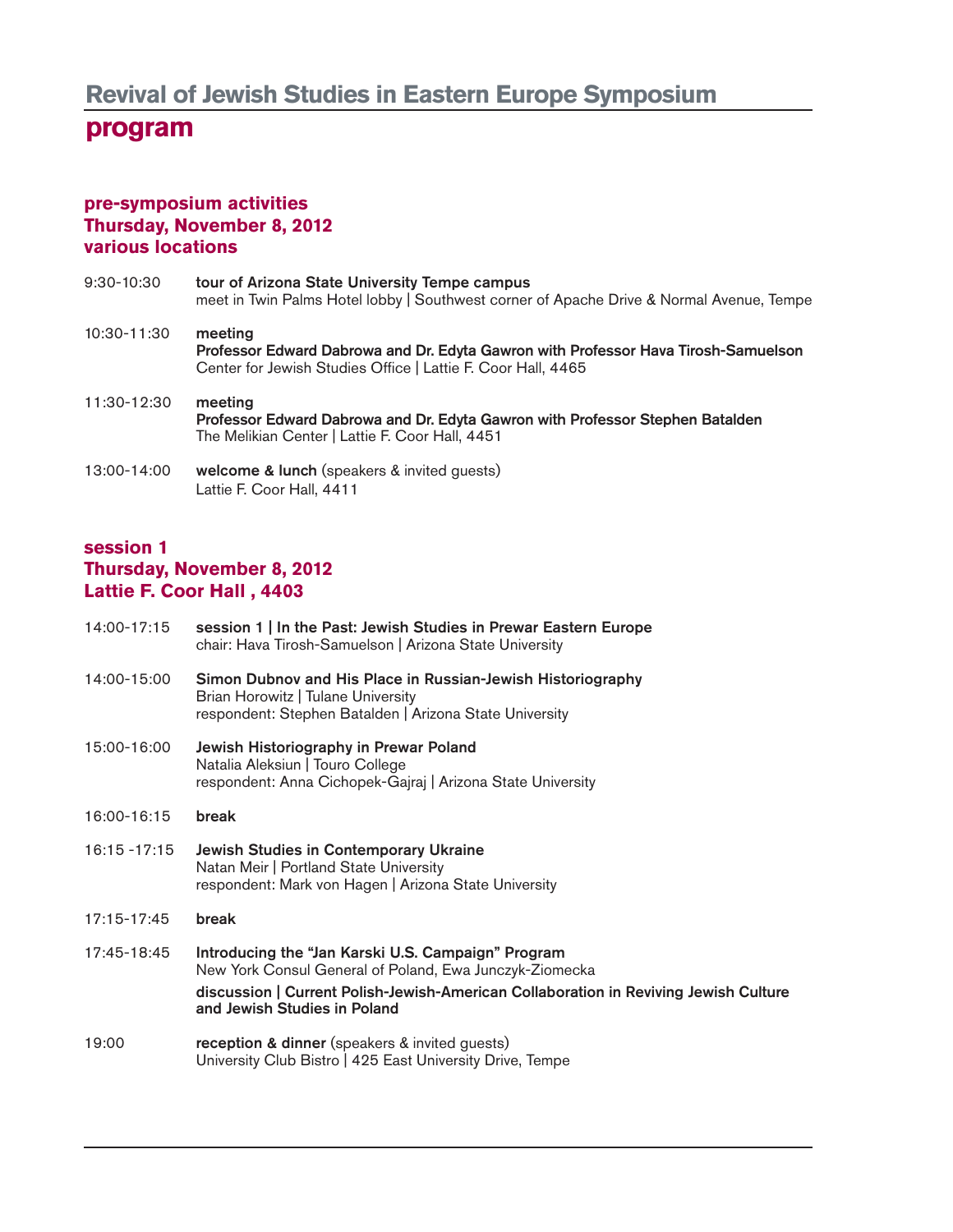## **program**

#### **session 2 Friday, November 9, 2012 Lattie F. Coor Hall, 4403**

- 9:00-12:15 **session 2 | Toward the Future: Jewish Studies in Eastern Europe Today** chair: Anna Cichopek-Gajraj | Arizona State University
- 9:00-10:00 **Jewish Studies in Contemporary St. Petersburg**  Andrew Reed | Arizona State University respondent: Eugene Clay | Arizona State University
- 10:00-11:00 **Jewish Studies in Postwar Poland**  Edyta Gawron | Jagiellonian University respondent: Anna Holian | Arizona State University
- 11:00-11:15 **break**
- 11:15-12:15 **Jewish Studies in Today's Krakow** Edward Dabrowa | Jagiellonian University respondent: Volker Benkert | Arizona State University
- 12:15-13:00 **fi lm | Paulina Fiejdasz' documentary "Double Life"** Featuring work of graduate students in the Institute of Jewish Studies at the Jagiellonian University in Cracow

#### **closing discussion and remarks**

13:00-14:30 **lunch & business meeting** (speakers & invited guests) Lattie F. Coor Hall, 4411 ASU faculty of Eastern Europe discuss future collaboration with Professor Edward Dabrowa and Dr. Edyta Gawron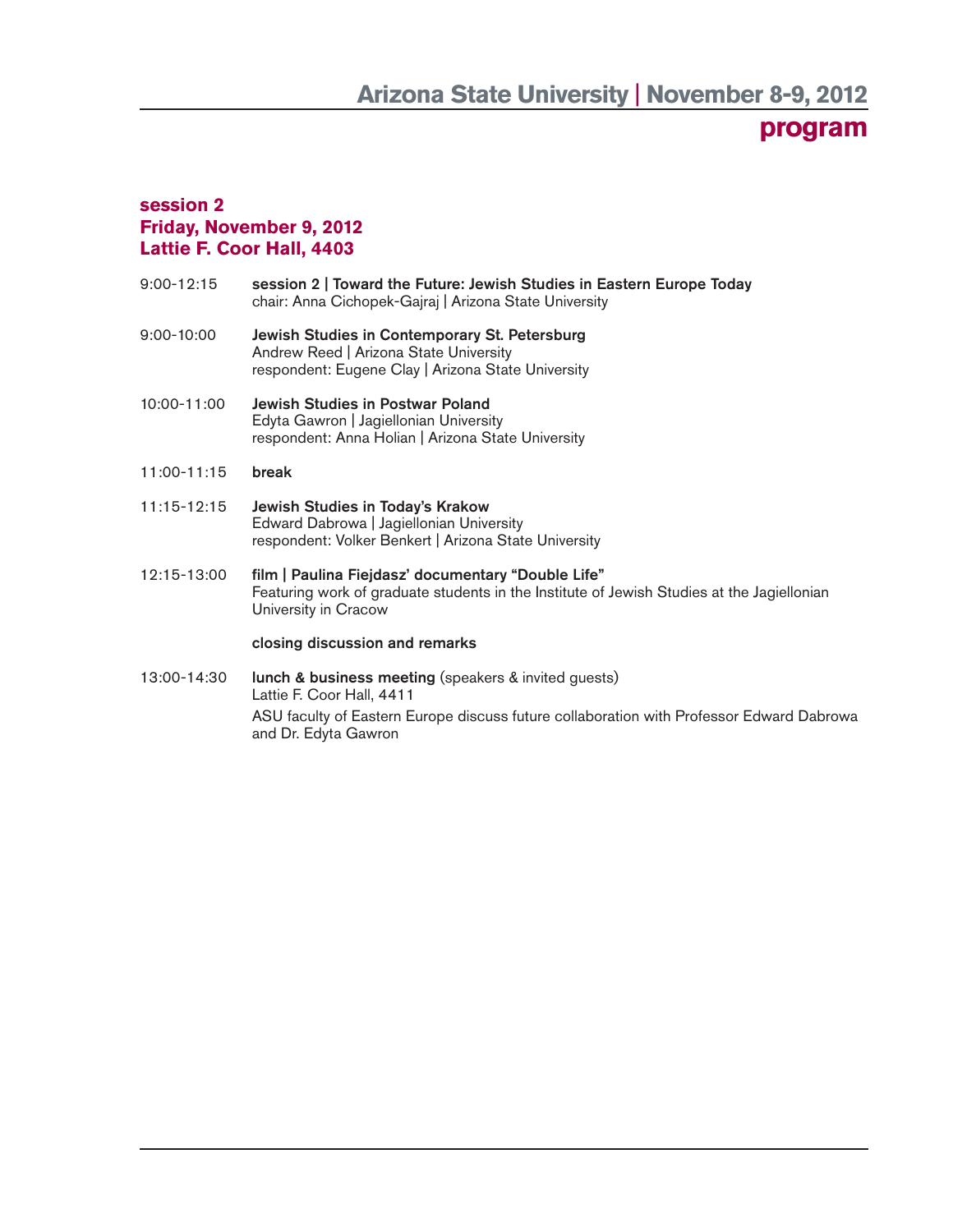## **participant bios**

**Natalia Aleksiun** is associate professor of modern Jewish history at Touro College, Graduate School of Jewish Studies, New York. She is also Assistant Professor of Modern History at the Institute of History, Polish Academy of Sciences. She studied Polish and Jewish history at the Warsaw University, the Graduate School of Social Studies in Warsaw and Hebrew University in Jerusalem and New York University. She received her doctorate from Warsaw University in 2001. Her dissertation won the Polish Prime Minister's Award for doctoral students and appeared in print as Where to? The Zionist Movement in Poland, 1944-1950 (in Polish) in 2002. In 2010, she received her second doctorate from New York University based on her dissertation titled: "Ammunition in the Struggle for National Rights: Jewish Historians in Poland between the Two World Wars". She was a co-editor of the 20th volume of Polin, devoted to the memory of the Holocaust. She published in Yad Vashem Studies, Polish Review, Dapim, East European Jewish Affairs, Studies in Contemporary Jewry, Polin, Gal Ed, East European Societies and Politics and German History. She is currently working on a book about the so-called cadaver affair at European Universities in the 1920s and 1930s and on a project dealing with daily lives of Jews in hiding in Galicia during the Holocaust.

**Stephen Batalden** is professor of history at Arizona State University and director of the Melikian Center for Russian, Eurasian and East European Studies. The ASU Melikian Center conducts a wide range of USAID, Department of Defense and Department of State sponsored international projects and is home to the Critical Languages Institute, a national center for instruction in less commonly taught East European and Eurasian languages. Batalden's research and publications address issues in the religious and cultural history of southeastern Europe and Eurasia. Forthcoming in March 2013 is his latest book-length study, Russian Bible Wars (Cambridge University Press), a study of the political controversies attending translation of the modern Russian Bible.

**Volker Benkert** is a lecturer in the School of Historical, Philosophical and Religious Studies at Arizona State University. Benkert studied history and English at the Universities of Bonn, Edinburgh, St. Petersburg and Fribourg. He graduated with a master's degree from the University of Bonn and is currently completing his doctorate at the University of Potsdam, titled "Biographies in Transition. The last Children of the GDR Today." His research focuses on the impact of sudden regime change on biographies in 20th century Germany and Europe. Furthermore, he is interested in the formation and function of discourses on the totalitarian past on an individual and collective level. Identifying pervasive discourse patterns particularly among ordinary Germans helps to reveal the transmission of often apologetic views of the past over generations.

**Anna Cichopek-Gajraj** is assistant professor of modern East European Jewish history at Arizona State University. Before joining ASU, she worked in Canada (University of Western Ontario) and Italy (as a postdoctoral fellow at the European University Institute in Florence). She earned her doctorate in history from the University of Michigan in 2008. Cichopek-Gajraj is interested in modern East European Jewish history (in particular Poland and Czechoslovakia/Slovakia), comparative and social history, theories of violence, nationalism and the aftermath of genocide. Her master's thesis was awarded the Jan Jozef Lipski Award for the best Master's of Arts thesis in Poland in 1999 and was published as "Pogrom in Cracow in August 1945" (in Polish) in 2000. She is currently adapting her dissertation (on the relations between Jewish survivors and their non-Jewish neighbors in Poland and Slovakia after World War II) into a manuscript.

**J. Eugene Clay** studied Russian history at the University of Chicago, where he earned his bachelor's, master's and doctoral degrees. He serves as associate professor of religious studies at Arizona State University, where he writes and lectures about religious movements in Russia and Eurasia; the relationship between religion and nationalism; and the encounters of the world religions. His work has appeared in many scholarly journals, including Church History, Russian History and Cahiers du monde russe. He is currently completing a monograph about Russian Spiritual Christianity, whose adepts rejected the hierarchy, sacraments, fasts and icons of the state church to embrace a spiritual interpretation of the Bible and of Christian tradition.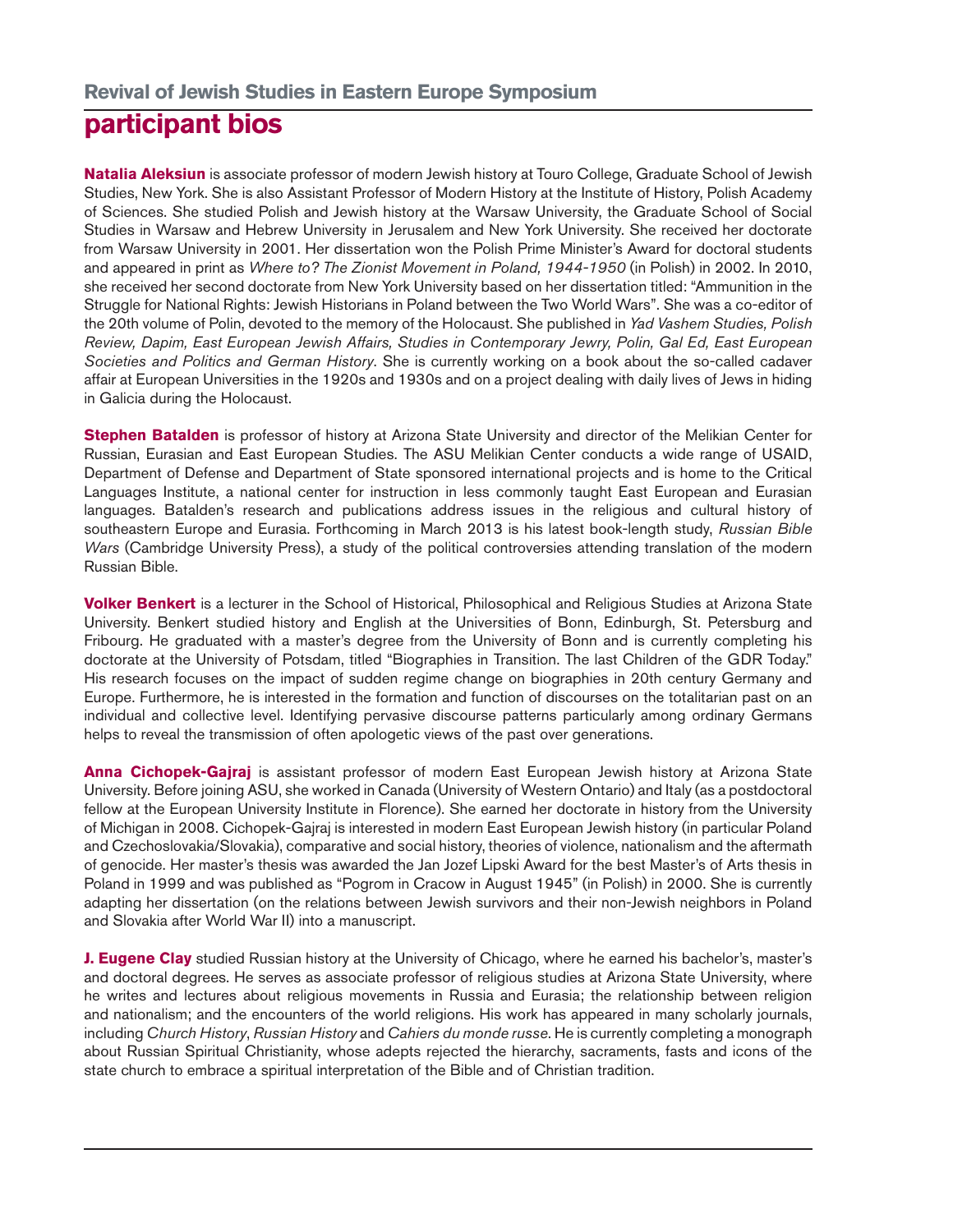## **participant bios**

**Edward Dabrowa** is professor of ancient history, director of the Institute of Jewish Studies and head of the Center of Ancient History at the Department of History at the Jagiellonian University in Cracow, Poland. From 2000-2012, he served as director of the Department of Jewish Studies at the Jagiellonian University. His research covers the history of the Middle East, Mesopotamia and Iran from the fourth century B.C. to the fourth century A.D. Dabrowa is also interested in history of ancient Israel during the Second Temple, especially the Hasmonean era. His latest book on the subject, The Hasmoneans and their State: A Study in History, Ideology, and the Institutions, was published in 2010. He is also the editor-in-chief of Scripta Judaica Cracoviensia, the journal published by the Institute of Jewish Studies in Cracow. In 2010, he was elected President of the European Association for Jewish Studies for the 2014-2018 term.

**Edyta Gawron** is assistant professor in the Institute of Jewish Studies and head of the Centre for the Study of the History and Culture of Cracow Jews in the Jagiellonian University in Cracow. A specialist in the 20th century history of Polish Jews and Holocaust studies, she cooperates with various academic institutions and museums in Poland and abroad. Gawron is the president of the Board of Directors of Galicia Jewish Heritage Institute Foundation, which oversees the Galicia Jewish Museum in Cracow. She served on the design team which created the museum in the Oskar Schindler's Factory (Cracow). A member of the European Holocaust Research Infrastructure Project's Advisory Board, serves also as a consultant to the Taube Center for the Renewal of Jewish Life in Poland. The author of several publications on wartime and post-war history of Jews in Cracow, including the co-authored book Kraków Under Nazi Occupation 1939-1945. (Cracow 2011). She is also the author of the book Vlotsheve. Żydzi we Włoszczowie w latach 1867- 1942 [Vlotsheve. Jews in Wloszczowa in 1867-1942] (Włoszczowa 2000) and numerous articles concerning the history of Polish Jews in the 20th century.

**Anna Holian** is associate professor of modern European history at Arizona State University. She is a cultural, social and political historian of 20th century Europe, with a special interest in the reconstruction of Europe after World War II. Her other key research interests are migration and displacement; architecture, urban planning and city life; nationalism and internationalism; and film studies. Her geographical area of specialization is Germany. However, her work ranges broadly across continental Europe and has a strong comparative and transnational dimension. She is the author of Between National Socialism and Soviet Communism: Displaced Persons in Postwar Germany (Ann Arbor: University of Michigan Press, 2011).

**Brian Horowitz** is the Sizeler Family Chair Professor at Tulane University in New Orleans. He is the author of Jewish Philanthropy and Enlightenment in Late-Tsarist Russia and Empire Jews. A specialist on Zionism, he is now at work on a study of Vladimir Jabotinsky and the Revisionist Movement in the 1920s and 30s. Horowitz is the author of The Myth of A. S. Pushkin in Russia's Silver Age (Northwestern University Press, 1996). He is also a recipient of several prestigious research fellowships, including a Fulbright award, the Alexander Von Humboldt award from the German government and a Yad Hanadiv fellowship for study at Hebrew University.

**Ewa Junczyk-Ziomecka** is the Consul General of the Republic of Poland in New York since 2010. Between January 2006 and February 2010, she served first as an Undersecretary and, since April 2008, as a Secretary of State at the Chancellery of the President of the Republic of Poland in charge of social issues. Junczyk-Ziomecka graduated from the Law Department and post-graduate journalism studies at the University of Warsaw. During martial law in Poland, she was officially banned by the communist regime from working as a journalist. In 1982, she received the so-called one-way passport and left for the United States to join the émigré community of the former Solidarity members. In 2001, she was nominated the director for the development of the Museum of the History of Polish Jews. Starting in 2005, she became the deputy director of the Museum responsible for contacts with the Jewish and Polish communities in the United States and the promotion of the Museum's project in Poland and abroad. She is the author of numerous articles in Polish and Polish-American press. She also co-authored a collection of reportages about the strikes in the Gdansk shipyard in August 1980 titled Twenty One Long Days, a book about Pope John Paul II A Man Among Us and How to Get to the United States and Survive.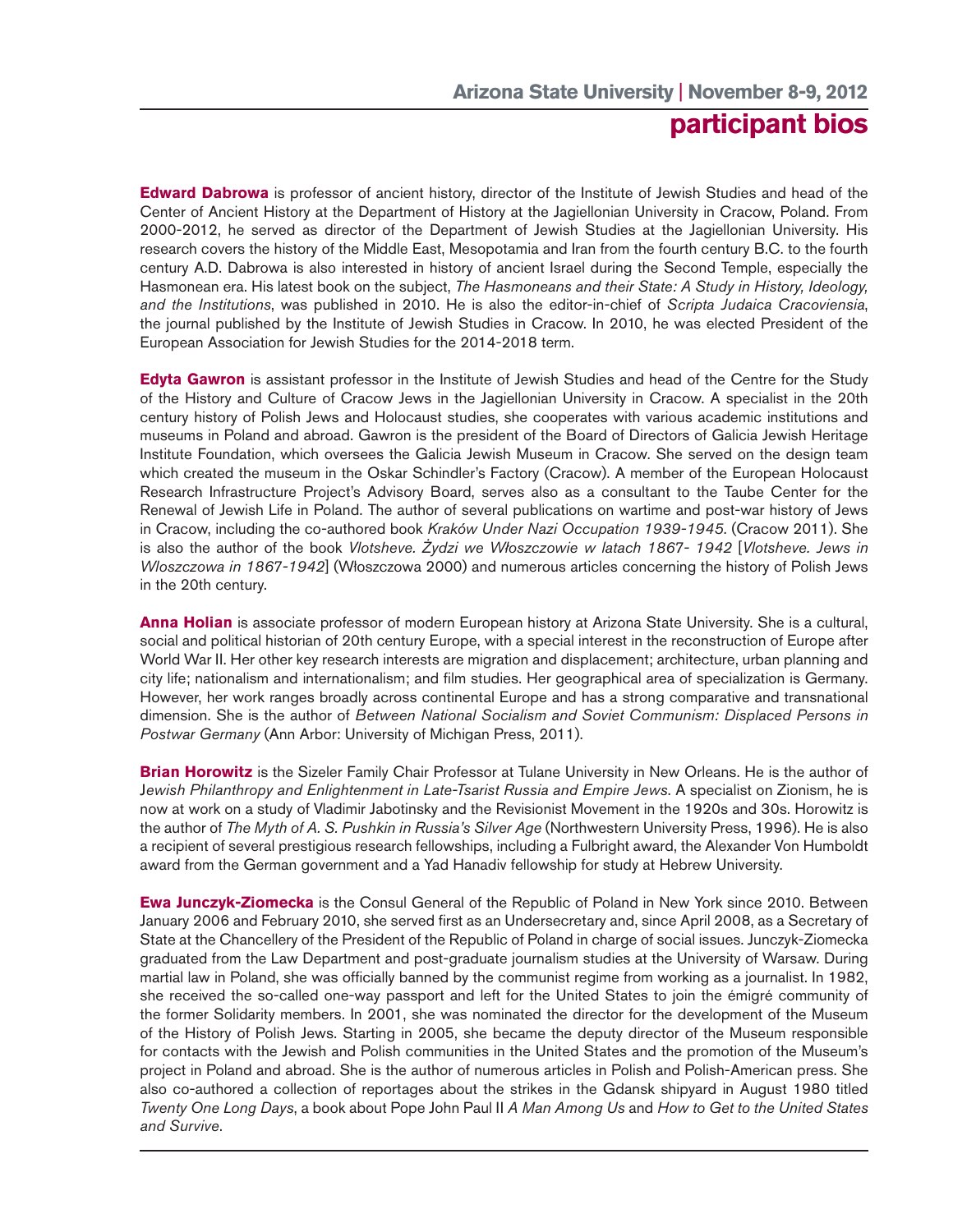## **participant bios**

**Natan M. Meir** is the Lorry I. Lokey Associate Professor of Judaic Studies at Portland State University. His research interest is modern Jewish history, focusing on the social and cultural history of East European Jewry in the 19th and 20th centuries. He is the author of Kiev: Jewish Metropolis, 1861-1914 (Indiana University Press, 2010) and co-editor of Anti-Jewish Violence: Rethinking the Pogrom in East European History (Indiana, 2010). His articles have appeared in Jewish Quarterly Review and Slavic Review. Meir is currently working on a study of vulnerable and marginalized groups among East European Jews in the nineteenth century and he is a consultant for the Russian Jewish Museum of Moscow, which will open in November 2012. Prior to coming to Portland State, Meir taught at the University of Southampton in the United Kingdom. Meir received his doctorate in Jewish history from Columbia University in 2003.

**Andrew Reed** is a doctoral candidate at Arizona State University. His dissertation examines the life and scholarship of Daniil A. Khvol'son (1819-1911) and the Jewish Question in late imperial Russia. He holds master's degrees in Slavonic Studies from the University of Oxford (2005) and in the Study of Jewish-Christian Relations from the University of Cambridge (2008). He earned a Bachelor of Arts from Brigham Young University (2004), and is the recipient of a National Security Education Program/David L. Boren Fellowship (2012-2013).

**Hava Tirosh-Samuelson** is professor of history, director of Jewish Studies and Irving and Miriam Lowe Professor of Modern Judaism at Arizona State University. She holds a doctorate in Jewish Philosophy and Mysticism from the Hebrew University of Jerusalem (1978) and a Bachelor of Arts in Religious Studies from SUNY in Stony Brook, New York (1974). Prior to joining the faculty of Arizona State University, she taught at Indiana University (1991-1999), Emory University in Atlanta (1988-1991), Columbia University in New York (1982-1988) and Hebrew Union College in New York (1980-1982). In these institutions she has taught courses in Jewish history, Jewish philosophy and mysticism and Western religions for graduate and undergraduate students. Tirosh-Samuelson's research focuses on medieval and early-modern Jewish intellectual history, with an emphasis on the interplay between philosophy and mysticism. In addition to numerous articles and book chapters in academic journals and edited volumes, she is the author of Between Worlds: The Life and Work of Rabbi David ben Judah Messer Leon (SUNY Press, 1991) that received the award of the Hebrew University for the best work in Jewish history for 1991 and the author of Happiness in Premodern Judaism: Virtue, Knowledge and Well-Being in Premodern Judaism (Hebrew Union College Press, 2003).

**Mark Von Hagen** is professor of history at Arizona State University School of Historical, Philosophical and Religious Studies (SHPRS). In 2008 von Hagen was elected President of the American Association for the Advancement of Slavic Studies (recently renamed to Association for Slavic, East European and Eurasian Studies). He has also served as director of SHPRS, chair of the history departments at ASU and Columbia University and as director of the Harriman Institute, also at Columbia University. He is the author of Soldiers in the Proletarian Dictatorship: The Red Army and the Soviet Socialist State, 1917-1930 (Cornell, 1990); co-edited (with Catherine Evtuhov, Boris Gasparov and Alexander Ospovat) Kazan, Moscow, St. Petersburg: Multiple Faces of the Russian Empire (Moscow, 1997); co-edited (with Karen Barkey) After Empire: Multiethnic Societies and Nation-Building: The Soviet Union and the Russian, Ottoman and Habsburg Empire (Westview, 1997); co-edited (with Andreas Kappeler, Zenon Kohut and Frank Sysyn) Culture, Nation, Identity: the Ukrainian-Russian Encounter (1600-1945) (Toronto, 2003); and co-edited (with Jane Burbank) Russian Empire: Space, People, Power, 1700-1930 (Indiana, 2007); War in a European Borderlands: Occupations and Occupation Plans in Galicia and Ukraine, 1914-1918 (University of Washington Press, 2007). He has also written articles and essays on topics in historiography, civil-military relations, nationality politics and minority history and cultural history. He teaches Russian and Eurasian history at ASU.